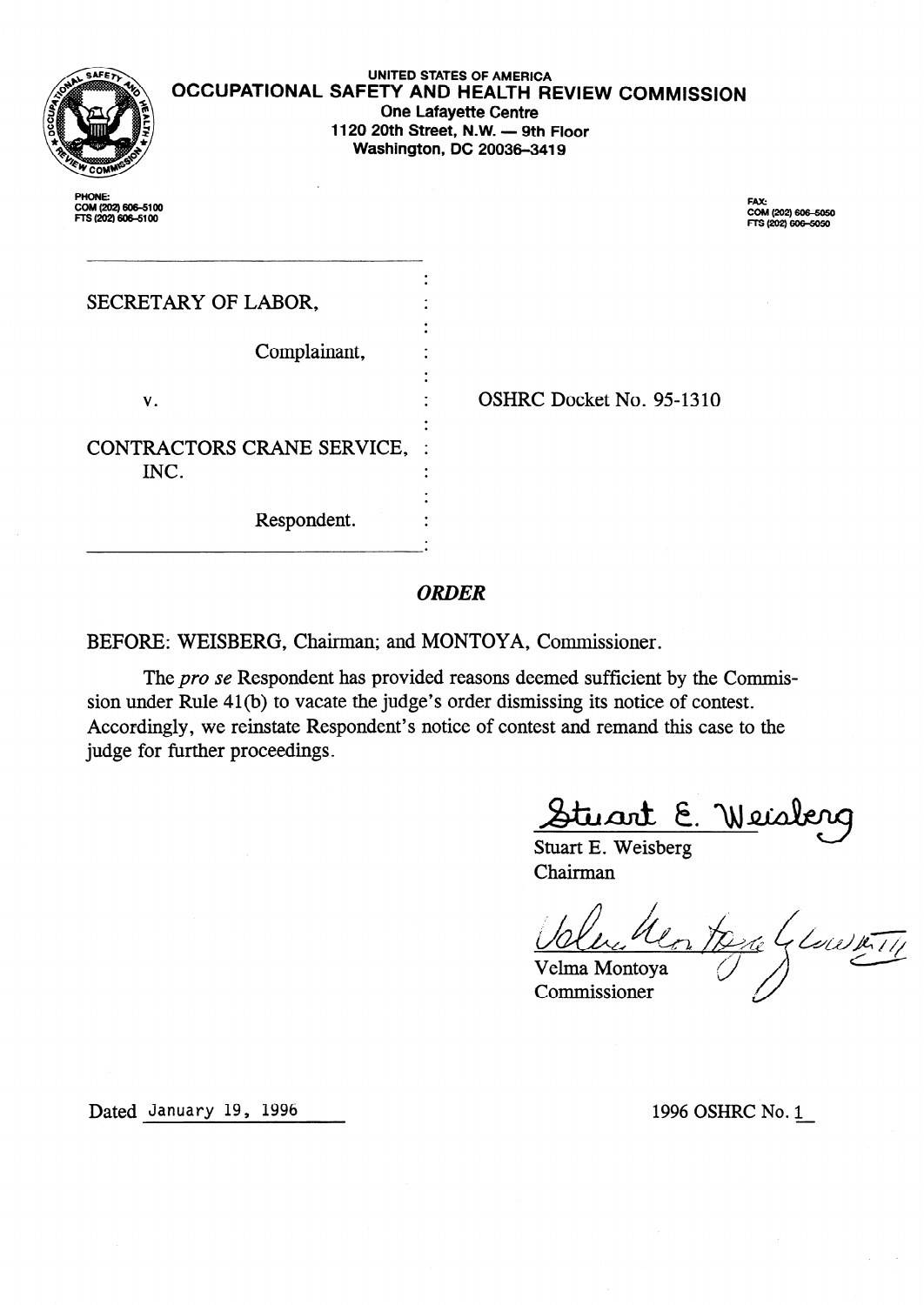

United States of America **OCCUPATIONAL SAFETY AND HEALTH REVIEW COMMISSION**  1120 20th Street, N.W., Ninth Floor Washington, DC 20036-34 19

Office of Phone: (202) 606-5100<br>Executive Secretary Fax: (202) 606-5050 Fax: (202) 606-5050

| SECRETARY OF LABOR,              |  |
|----------------------------------|--|
| Complainant,                     |  |
| v.                               |  |
| CONTRACTORS CRANE SERVICE, INC., |  |
| Respondent.                      |  |

. OSHRC Docket No. 95-13 10

## **NOTICE OF REMAND ORDER**

The attached Order of Remand by the Occupational Safety and Health Review Commission was issued on January 19.1996.

FOR THE COMMISSION

Date: January 19, 1996

Ray H. Darling, Jr. Executive Secretary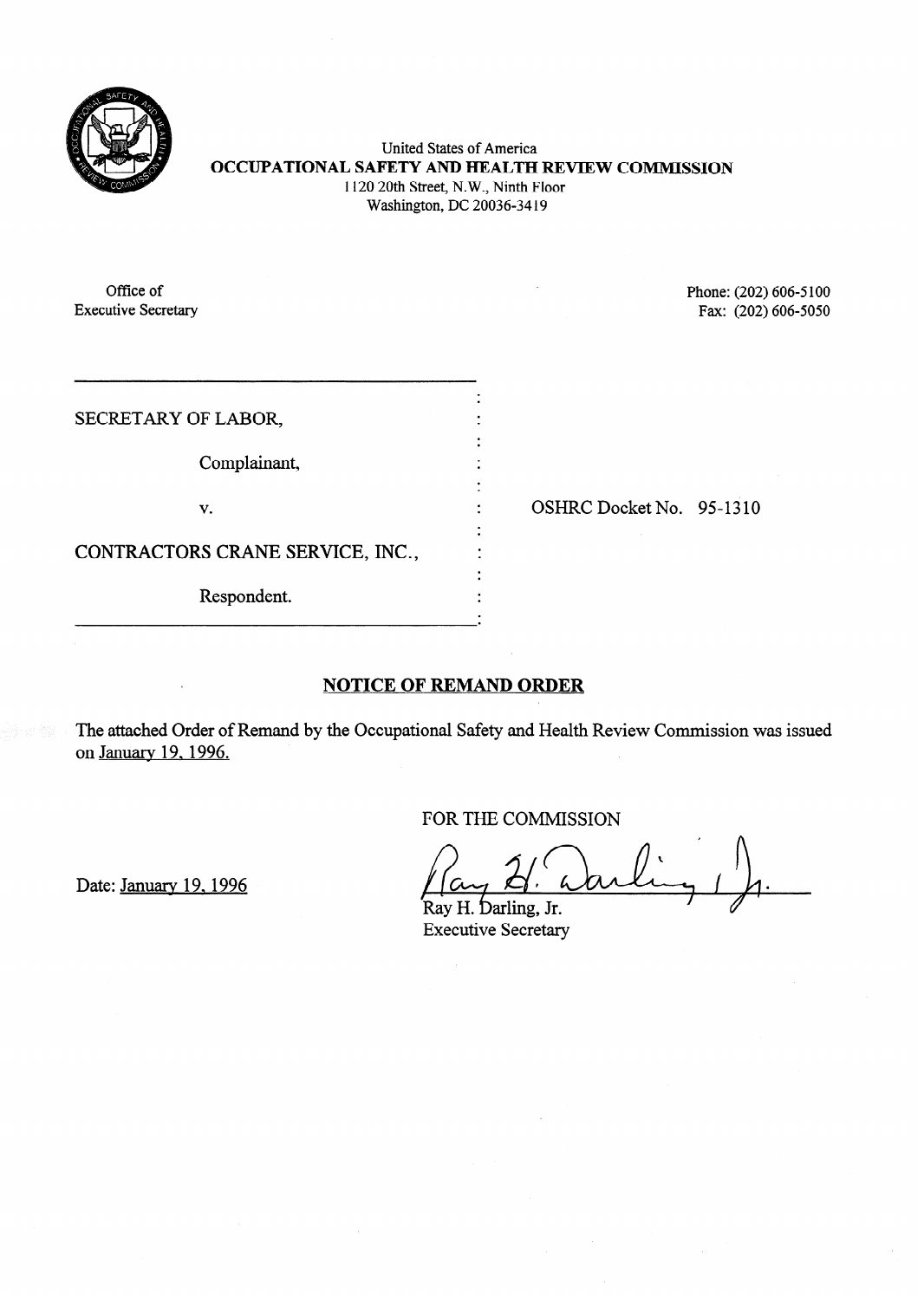### 95-1310

### NOTICE IS GIVEN TO THE FOLLOWING:

Daniel J. Mick Office of the Solicitor, U.S. DOL Room S4004<br>200 Constitution Ave., N.W.  $\overline{W}$ ashington  $\overline{D}C$  20210  $\mathcal{L}$  ,  $\mathcal{L}$ 

Frank V. McDermott, Jr., Regional Solicitor Office of the Solicitor, U.S. DOL One Congress Street P. O. Box 8396 Boston, MA 02114

Kevin Corain, Controller Contractors Crane Service, Inc. Munson Avenue Morrisville, VT 05661

Administrative Law Judge Occupational Safety and Health Review Commission One Lafayette Centre 1120 20th Street, Suite 990 Washington, D.C. 20036-3419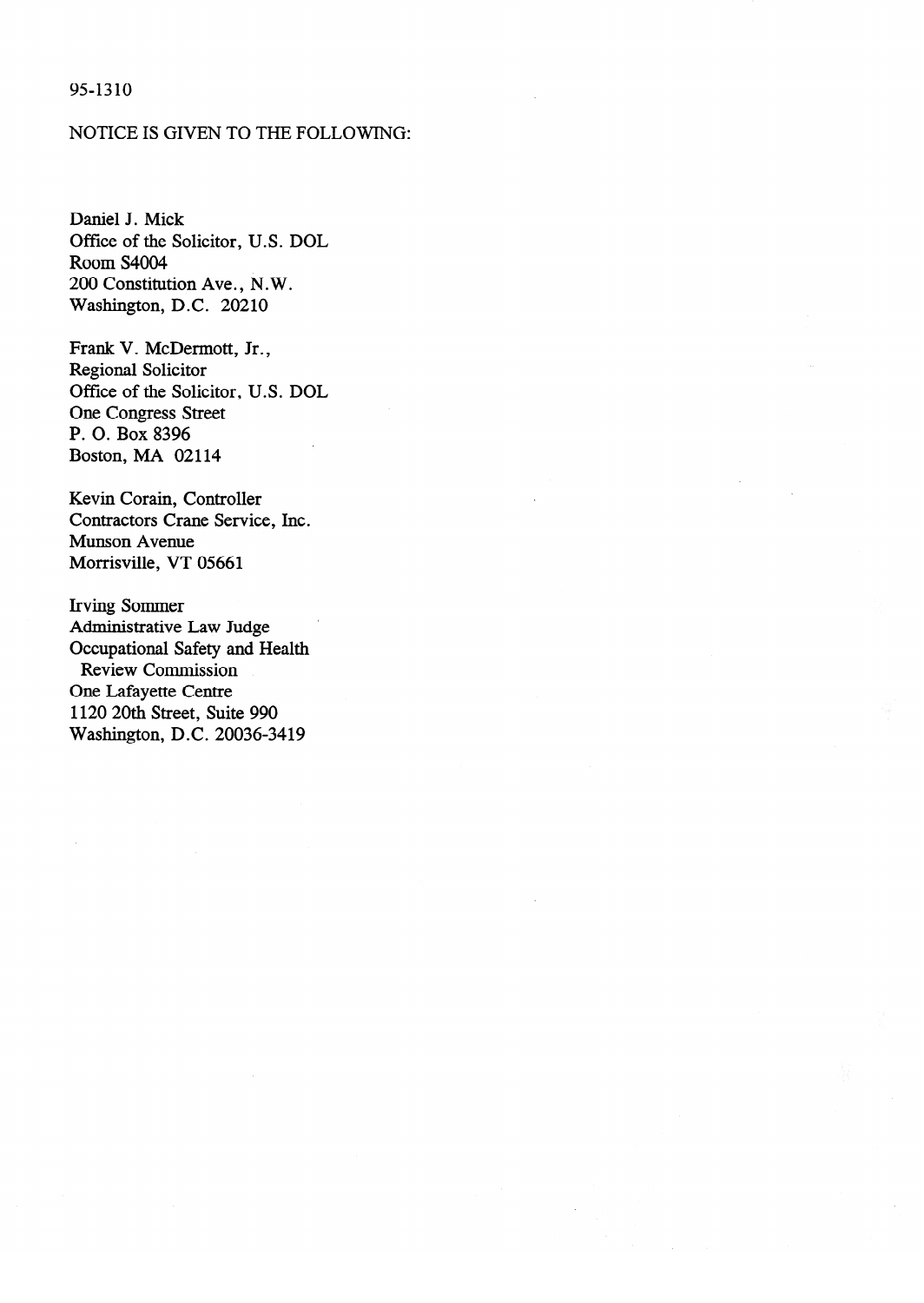

United States of America **OCCUPATIONAL SAFETY AND HEALTH REVIEW COMMISSION** 1120 20th Street, N.W., Ninth Floor Washington, DC 20036-3419

SECRETARY OF LABOR Complainant,  $\mathbf{v}$ v.

 $Fax: (202) 606-5050$ Fax: (202) 6064050

 $NO.95-1310$ NO. 95-1310

 $\sim$  Respondent. Respondent.

# NOTICE OF DOCKETING<br>OF ADMINISTRATIVE LAW JUDGE'S DECISION

The Administrative Law Judge's Report in the above referenced case was  $\epsilon$ eted with the Commission on November 27, 1995. The decision of the Ju will become a final order of the Commission on December 27, 1995 unless a commission opened to decision on the decision of the Judge Commission member directs review of the decision on or before that date. A PARTY DESIRING REVIEW OF THE JUDGE'S DECISION BY THE<br>COMMISSION MUST FILE A DETITION FOR DISCRETIONARY DEVIEW. COMMISSION MUST FILE A PETITION FOR DISCRETIONARY RE Any such pennon should be received by the Executive Secretary on or before December 18, 1995 in order to permit sufficient time for its review. See<br>Commission  $P_{\text{ul}}$  on  $\Omega$   $\Omega$   $\Omega$   $\Omega$   $\Omega$   $\Omega$   $\Omega$ COMMISSION KUIC 91, 29 C.F.K.  $2200.91$ .

All further pleadings or communications regarding this case shall be  $A$  further pleading or communications regarding the communications regarding the case shall be shall be shall be shall be shall be shall be shall be shall be shall be shall be shall be shall be shall be shall be shall be

> **Executive Secretary** Occupational Safety and Health<br>Review Commission  $1120$  20th St. N.W., Suite 980 Washington, D.C. 200 1120 20th St. N.W., Suite 980

Petitioning parties shall also mail a copy to:

Daniel J. Mick, Esq.<br>Counsel for Regional Trial Litigation Office of the Solicitor, U.S. DOL Room S4004 200 Constitution Avenue, N.W. Washington, D.C. 20210

200 Constitution Avenue, N.W. iew is issued by the Comhaving questions about review rights may contact the Commission's Executive<br>Segments on sell (200), 606, 5400 Secretary or call (202) 606-5400.

FOR THE COMMISSION

Date: November 27, 1995

Ray H. Darling , A / SKA Ray H. Darling, Jr. **Executive Secretary**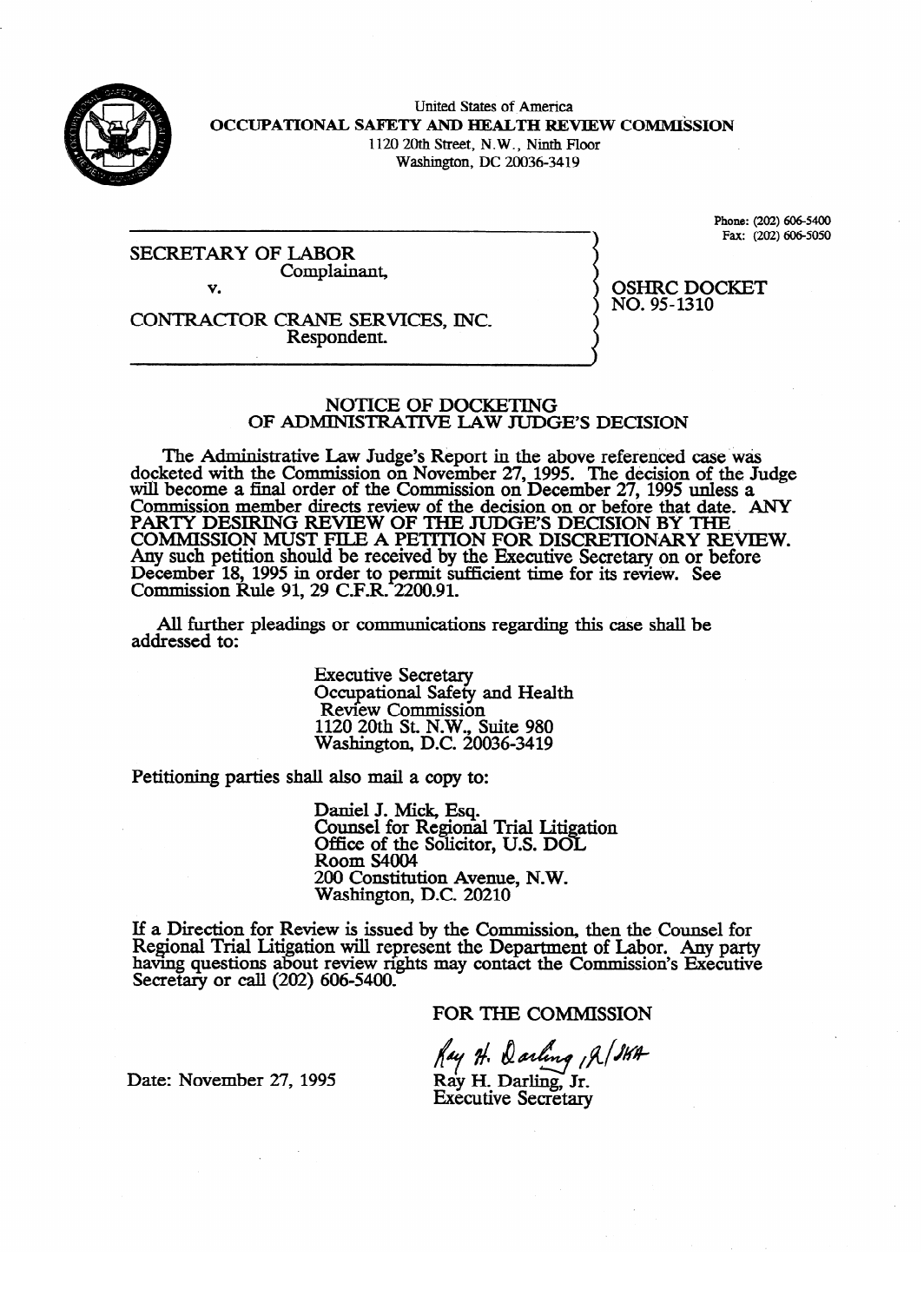### **DOCKET NO. 95-1310**

## NOTICE IS GIVEN TO THE FOLLOWING:

Frank V. McDermott, Jr.<br>Acting Regional Solicitor<br>Office of the Solicitor, U.S. DOL<br>One Congress Street, 11th Floor<br>P.O. Box 8396<br>Boston, MA 02114

Raymond J. Chauvin, President<br>Contractor crane Service, Inc. Munson Avenue Morrisville, VT 05661

Irving Sommer<br>Chief Administrative Law Judge<br>Occupational Safety and Health<br>Review Commission<br>One Lafayette Centre<br>1120 20th St. N.W., Suite 990<br>Washington, DC 20036 3419

00112882279:01